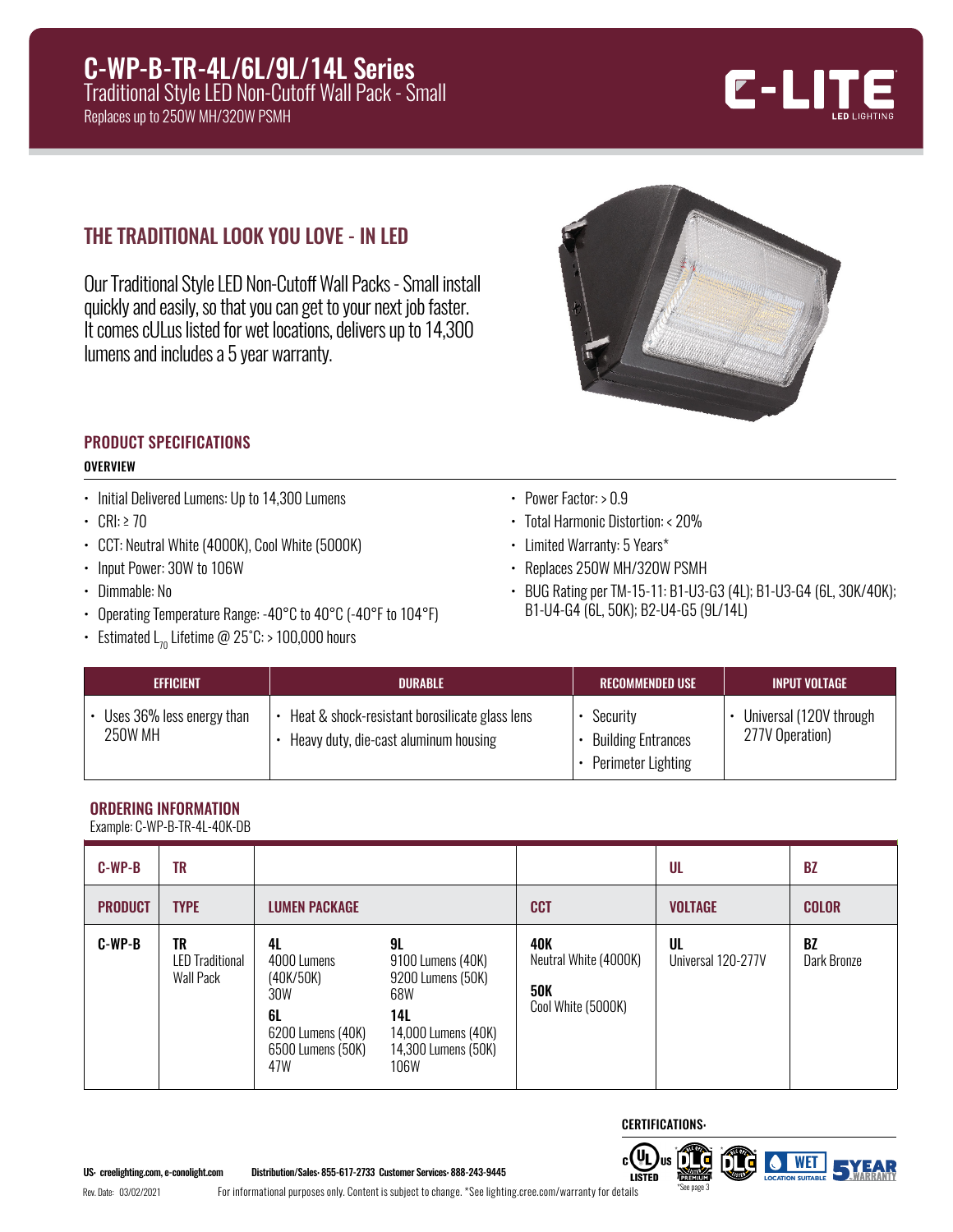# C-WP-B-TR-4L/6L/9L/14L Series



#### SERIES OVERVIEW

| <b>DIMENSIONS</b>             | <b>PRODUCT WEIGHT</b>                                               | <b>MOUNTING HEIGHT</b>                                                      | <b>SPACING</b>                   |
|-------------------------------|---------------------------------------------------------------------|-----------------------------------------------------------------------------|----------------------------------|
| $9-1/4$ " D x 14" W x $9$ " H | 8.1 lbs. (4L)<br>8.4 lbs. (6L)<br>10.2 lbs. (9L)<br>10.3 lbs. (14L) | $8'$ - 20' (4L)<br>$8'$ - 20' (6L)<br>$12' - 25'$ (9L)<br>$12' - 25'$ (14L) | 2 to 3 times the mounting height |

## FIXTURE SPECIFICATIONS

| <b>HOUSING</b>       | Heavy duty, die-cast aluminum housing with hinged door frame<br>Dark bronze polyester powder-coat finish |  |
|----------------------|----------------------------------------------------------------------------------------------------------|--|
| <b>LENS ASSEMBLY</b> | Borosilicate glass prismatic                                                                             |  |
| <b>MOUNTING</b>      | (4) 1/2-inch NPS tapped conduit knock outs for flexibility with mounting options                         |  |

### ELECTRICAL PERFORMANCE

| <b>OPERATING TEMPERATURE RANGE</b>                                        | <b>ESTIMATED <math>L_{70}</math> LIFETIME</b><br>@ $25^{\circ}C(77^{\circ}F)$ | <b>POWER FACTOR</b> | <b>TOTAL HARMONIC</b><br><b>DISTORTION</b> | <b>DIMMABLE</b> |
|---------------------------------------------------------------------------|-------------------------------------------------------------------------------|---------------------|--------------------------------------------|-----------------|
| $-40^{\circ}$ C to 40 $^{\circ}$ C (-40 $^{\circ}$ F to 104 $^{\circ}$ F) | > 100.000 hours                                                               | > 0.9               | <b>20%</b>                                 | No              |

| <b>LUMEN</b><br><b>PACKAGE</b> | <b>SYSTEM WATTS</b><br>$(120-277V)$ | <b>CURRENT DRAW (AMPS)</b> |             |             |             |  |
|--------------------------------|-------------------------------------|----------------------------|-------------|-------------|-------------|--|
|                                |                                     | <b>120V</b>                | <b>208V</b> | <b>240V</b> | <b>277V</b> |  |
| <b>4L</b>                      | 30                                  | 0.27A                      | 0.16A       | 0.14A       | 0.12A       |  |
| 6L                             | 47                                  | 0.40A                      | 0.23A       | 0.20A       | 0.18A       |  |
| 9L                             | 68                                  | 0.57A                      | 0.35A       | 0.31A       | 0.30A       |  |
| 14L                            | 106                                 | 0.89A                      | 0.53A       | 0.46A       | 0.42A       |  |



US: creelighting.com, e-conolight.com Distribution/Sales: 855-617-2733 Customer Services: 888-243-9445